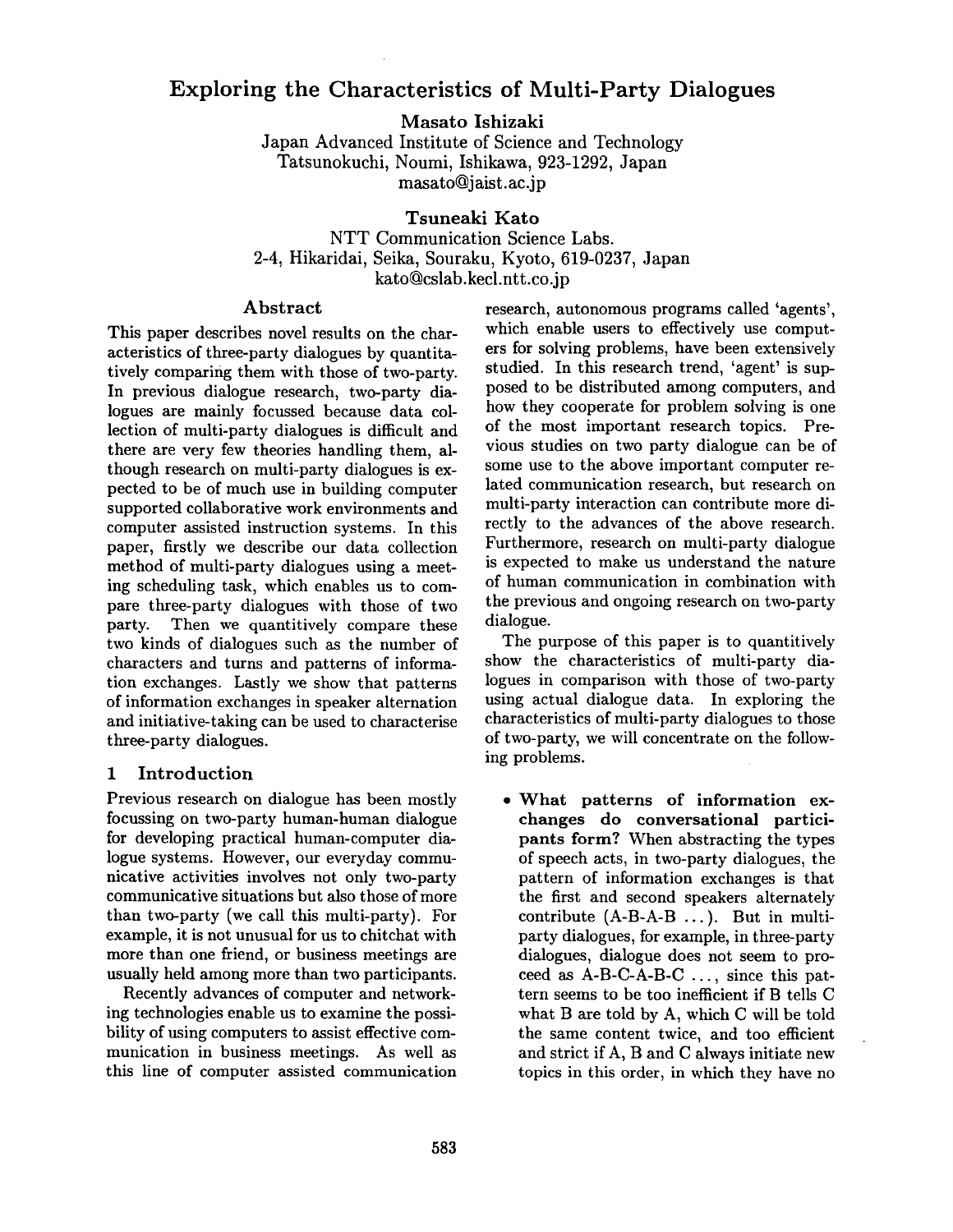occasions for checking one's understanding.

• How do conversational participants take initiative? In business meetings, most of which are of multi-party, chairpersons usually control the flow of information for effective and efficient discussions. Are there any differences between in multiand two-party dialogues? For example, are there any possibilities if in multi-party dialogues the role of chairpersons emerges from the nature of the dialogues?

These are not only problems in exploring multi-party dialogues. For example, we do not know how conversational participants take turns (when do they start to talk)? Or how and when do conversational participants form small subgroups? However, the two problems we will tackle here are very important issues to building computer systems in that they directly relates to topic management in dialogue processing, which is necessary to correctly process anaphora/ellipsis and effective dialogue control.

In the following, firstly, previous research on multi-party dialogues is surveyed. Secondly, our task domain, data collection method, and basic statistics of the collected data are explained. Thirdly, our dialogue coding scheme, coding results and the resultant patterns of information exchanges for two- and multi-party dialogues are shown. Lastly, the patterns of initiative taking behaviour are discussed.

## 2 Related Studies

Sugito and Sawaki (1979) analysed three naturally occurring dialogues to characterise language behaviour of Japanese in shopping situations between a shop assistant and two customers. They relate various characteristics of their dialogue data such as the number of utterances, the types of information exchanges and patterns of initiative taking to the stages or phases of shopping like opening, discussions between customers, clarification by a customer with a shop assistant and closing.

Novick and Ward (1993) proposed a computational model to track belief changes of a pilot and an air traffic controller in air traffic control (ATC) communication. ATC might be called multi-party dialogue in terms of the number of conversational participants. An air traffic controller exchanges messages with multiple pilots. But this is a rather special case for multi-party dialogues in that all of ATC communication consists of two-party dialogues between a pilot and an air traffic controller.

Novick et al. (1996) extended 'contribution graph' and how mutual belief is constructed for multi-party dialogues, which was proposed by Clark (1992). They used their extension to analyse an excerpt of a conversation between Nixon and his brain trust involving the Watergate scandal. Clark's contribution graph can be thought of as a reformulation of adjacency pairs and insertion sequences in conversation analysis from the viewpoint that how mutual belief is constructed, and are devoted to the analysis of two-party dialogues. They proposed to include reactions of non-intended listeners as evidence for constructing mutual belief and modify the notation of the contribution graph.

Schegloff (1996) pointed out three research topics of multi-party dialogue from the viewpoint of conversation analysis. The first topic involves recipient design. A speaker builds referential expressions for the intended listener to be easily understood, which is related to next speaker selection. The second concerns reasoning by non-intended listeners. When a speaker praises some conversational participant, the remaining participants can make inferences that the speaker criticises what they do not do or behave like the praised participant. The third is schism, which can be often seen in some parties or teaching classes. For example, when a speaker continue to talk an uninteresting story for hours, party attendees split to start to talk neighbours locally.

Eggins and Slade (1997) analysed naturallyoccurring dialogues using systemic grammar framework to characterise various aspects of communication such as how attitude is encoded in dialogues, how people negotiate with, and support for and confront against others, and how people establish group membership.

By and large, on multi-party dialogues, there are very few studies in computational linguistics and there are several or more researches on multi-party dialogue, which analyse only their example dialogues in discourse analysis. But as far as we know, there is no research on quantitatively comparing the characteristics of multi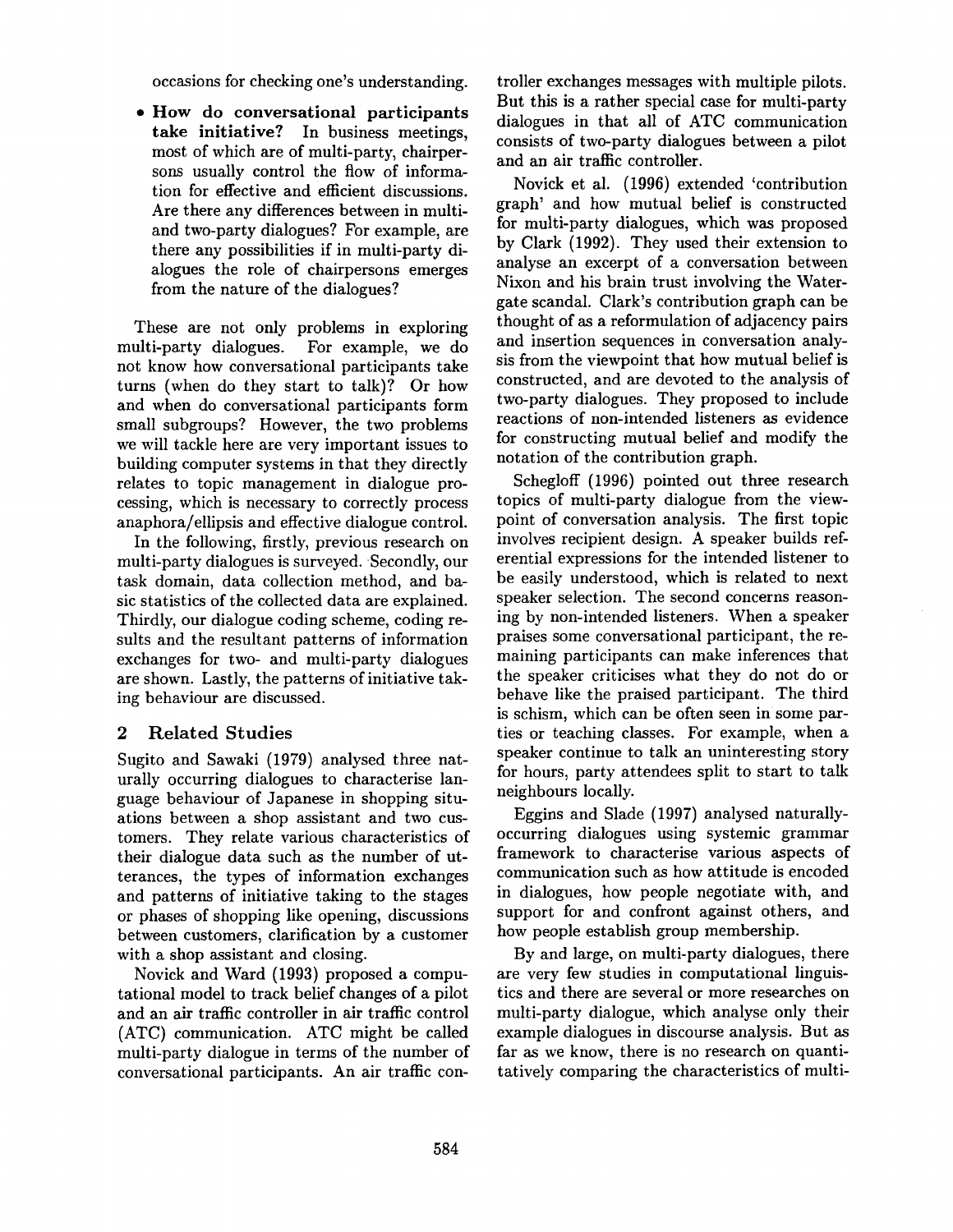party dialogues with those of two-party. Research topics enumerated for conversation analysis are also of interest to computational linguistic research, but obviously we cannot handle all the problems of multi-party dialogues here. This paper will concentrate on the patterns of information exchanges and initiative taking, which are among issues directly related to computer modelling of multi-party dialogues.

#### 3 Data Collection and Basic **Statistics**

For the purpose of developing distributed autonomous agents working for assisting users with problem solving, we planned and collected two- and three-party dialogues using the task of scheduling meetings. We tried to set up the same problem solving situations for both types of dialogues such as participants' goals, knowledge, gender, age and background education. Our goal is to develop computational applications where agents with equal status solve users' problems by exchanging messages, which is the reason why he did not collect dialogue data between between different status like expertnovice and teacher-pupils.

The experiments were conducted in such a way that for one task, the subjects are given a list of goals (meetings to be scheduled) and some pieces of information about meeting rooms and equipments like overhead projectors, and are instructed to make a meeting schedule for satisfying as many participants' constraints as possible. The data were collected by assigning 3 different problems or task settings to 12 parties, which consist of either two or three subjects, which amounts to 72 dialogues in total. The following conditions were carefully set up to make dialogue subjects as equal as possible.

- Both two- and three-party subjects were constrained to be of the same gender. The same number of dialogues (36 dialogues) were collected for female and male groups.
- The average ages of female and male subjects are 21.0 (S.D. 1.6) and 20.8 (S.D. 2.1) years old. All participants are either a university student or a graduate.
- Subjects were given the same number of goals and information (needless to say,

|     | $#$ of chars. | $#$ of turns |
|-----|---------------|--------------|
| 2-D | 92637         | 3572         |
|     | 93938         | 3520         |

Table 1: Total no. of characters and turns in two- and three-party dialogues

|                   | ANOVA of chars. ANOVA of turns |                                |  |  |  |  |  |  |
|-------------------|--------------------------------|--------------------------------|--|--|--|--|--|--|
| $\vert 2-p \vert$ | 3.57, 0.59, 0.02               | $\boxed{0.00, 0.00, 0.00}$     |  |  |  |  |  |  |
| $3-p$             | 2.53, 1.47, 0.43               | $\overline{3.91}$ , 1.72, 1.00 |  |  |  |  |  |  |

Table 2: ANOVA of characters and turns for three problem settings in two- and three-party dialogues

kinds of goals and information are different for each participant in a group).

In these experiments, dialogues among the subjects were recorded on DAT recorders in non-face-to-face condition, which excludes the effects of non-linguistic behaviour. The average length of all collected dialogues is 473.5 seconds (approximately 7.9 minutes) and the total amounts to 34094 seconds (approximately 9.5 hours).

There are dialogues in which participants mistakenly finished before they did not satisfy all possible constraints. It is very rare that one party did this sort of mistakes for all three task settings assigned to them, however in order to eliminate unknown effects, we exclude all three dialogues if they made mistakes in at least one task setting. For this reason, we limit the target of our analysis to 18 dialogues each for two- and three-party dialogues which do not have such kind of problem (the average length of the target dialogues is 494.2 seconds (approximately 8.2 minutes).

Table 1 shows the number of hiragana characters  $<sup>1</sup>$  and turns for each speakers, and its</sup> total for two- and three-party dialogues. It illustrates that the total number of characters and turns of three-party dialogues are almost the same as those of two-party, which indicates

<sup>&</sup>lt;sup>1</sup>This paper uses the number of hiragana characters to assess how much speakers talk. One hiragana character approximately corresponds to one mora, which has been used as a phonetic unit in Japanese.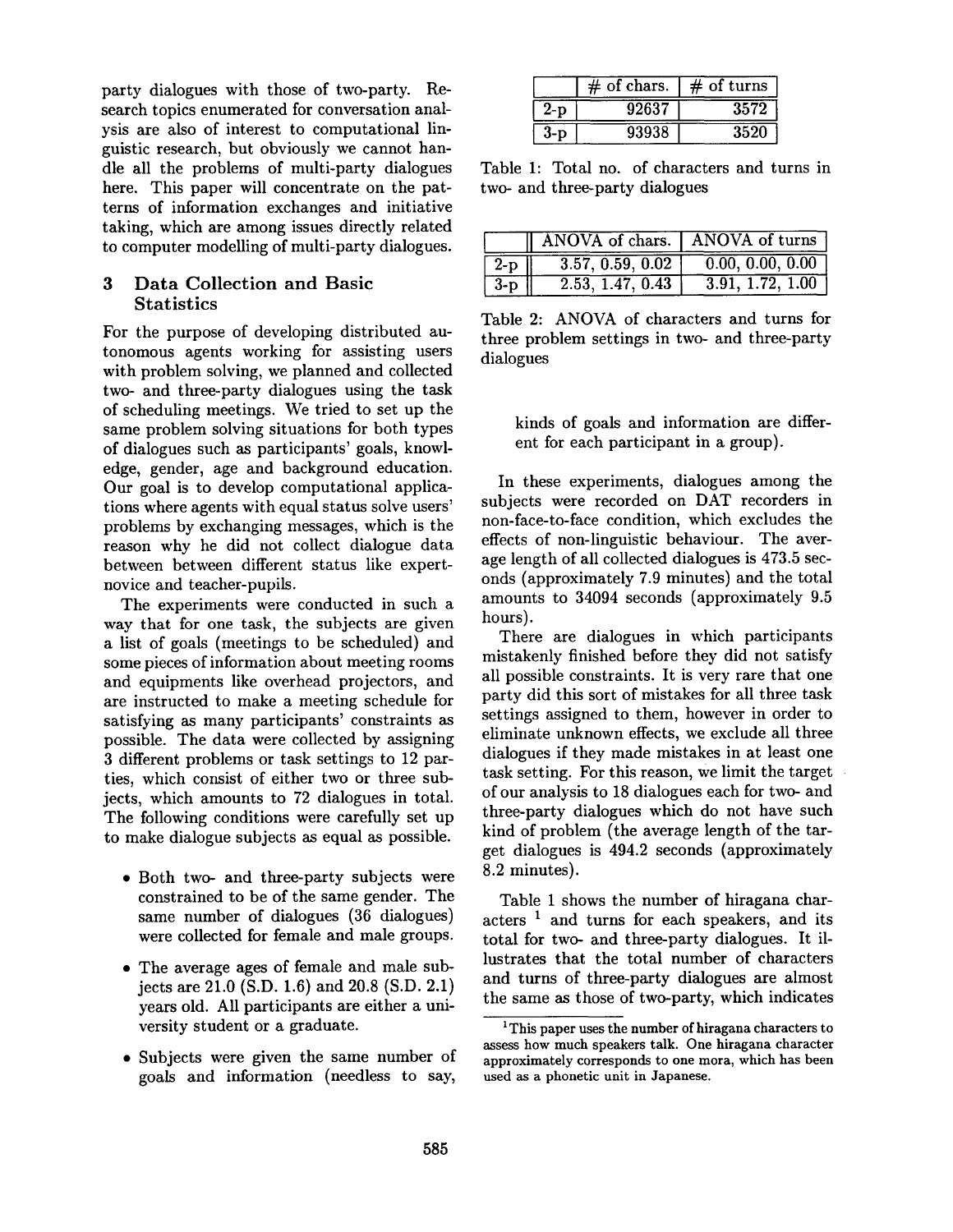the experimental setup worked as intended between two- and three-party dialogues. Table 2 shows ANOVA of the number of hiragana characters and turns calculated separately for different task settings to examine whether there are differences of the number of characters and turns between speakers. The results indicates that there are statistically no differences at .05 level to the number of characters and turns for different speakers both in two- and three-party dialogues except for one task setting as to the number of turns in three-party dialogues. But this are statistically no differences at .01 level. For the experimental setup, we can understand that our setup generally worked as intended.

### 4 Patterns of Information Exchanges

### 4.1 Dialogue Coding

To examine patterns of information exchanges and initiative taking, we classify utterances from the viewpoint of initiation-response and speech act types. This classification is a modification of the DAMSL coding scheme, which comes out of the standardisation workshop on discourse coding scheme (Carletta et al., 1997b), and a coding scheme proposed by Japanese standardisation working group on discourse coding scheme(Ichikawa et al., 1998) adapted to the characteristics of this meeting scheduling task and Japanese. We used two coders to classify utterances in the above 36 dialogues and obtained 70% rough agreement and 55% kappa agreement value. Even in the above discourse coding standardisation groups, they are not at the stage where which agreement value range coding results need to be reliable. In content analysis, they require a kappa value over 0.67 for deriving a tentative conclusion, but in a guideline of medical science, a kappa value  $0.41 < \kappa < 0.60$  are judged to be moderate (Carletta et al., 1997a; Landis and Koch, 1977; Krippendorff, 1980). To make the analysis of our dialogue data robust, we analysed both coded dialogues, and obtained similar results. As space is limited, instead of discussing both results, we discuss one result in the following. From the aspect of initiation-response, utterances are examined if they fall into the category of response, which is judged by checking if they can discern cohesive relations between the current and corresponding utterances if ex-

| Types of speech act for initiating           |  |  |  |  |  |  |  |  |  |  |
|----------------------------------------------|--|--|--|--|--|--|--|--|--|--|
| Want-propose(WP), Inform(IF), Request(RQ)    |  |  |  |  |  |  |  |  |  |  |
| Types of speech act for responding           |  |  |  |  |  |  |  |  |  |  |
| Positive_answer-accept(PA), Negative_answer- |  |  |  |  |  |  |  |  |  |  |
| reject(NA), Content-answer(CA), Hold(HL)     |  |  |  |  |  |  |  |  |  |  |
| Types of speech act for both                 |  |  |  |  |  |  |  |  |  |  |
| $Question-check(QC),$ Counter_propose(CP),   |  |  |  |  |  |  |  |  |  |  |
| Meta(MT)                                     |  |  |  |  |  |  |  |  |  |  |

Table 3: Types of speech act for coding twoand three-party dialogues

ist. The corresponding utterances must be ones which are either just before the current or some utterances before the current in the case of embedding, or insertion sequences. If the current utterance is not judged as response, then it falls into the category of initiation.

From speech act types, as in Table 3, utterances are classified into five types each for initiating and responding, two of which are used for both initiating and responding. Bar  $(2)$  inserted categories show adaptation to our task domain and Japanese. For example, in this task domain, expressions of 'want' for using some meeting room are hard to be distinguished from those of 'proposal' in Japanese, and thus these two categories are combined into one category 'want-proposal'.

### 4.2 Patterns of act sequences by speakers

Table 5 shows the frequency ratio as to the length of act sequences represented by different speakers in two- and three-party dialogues. The act sequences are defined to start from a newly initiating utterance to the one before next newly initiating utterance. Let us examine an excerpt in Table 4 from our dialogue data, where the first column shows a tentative number of utterances, the second is a speaker, the third is an utterance type, and the fourth is English translation of an utterance. In this example, there are two types of act sequences from the first to the fifth utterance (E-S-E-S-E) and from the sixth to the seventh (S-H). Our purpose here is to examine how many of the act sequences consists of two participants' interaction in three-party dialogues. Hence we abstract a speakers' name with the position in a sequence. The speaker in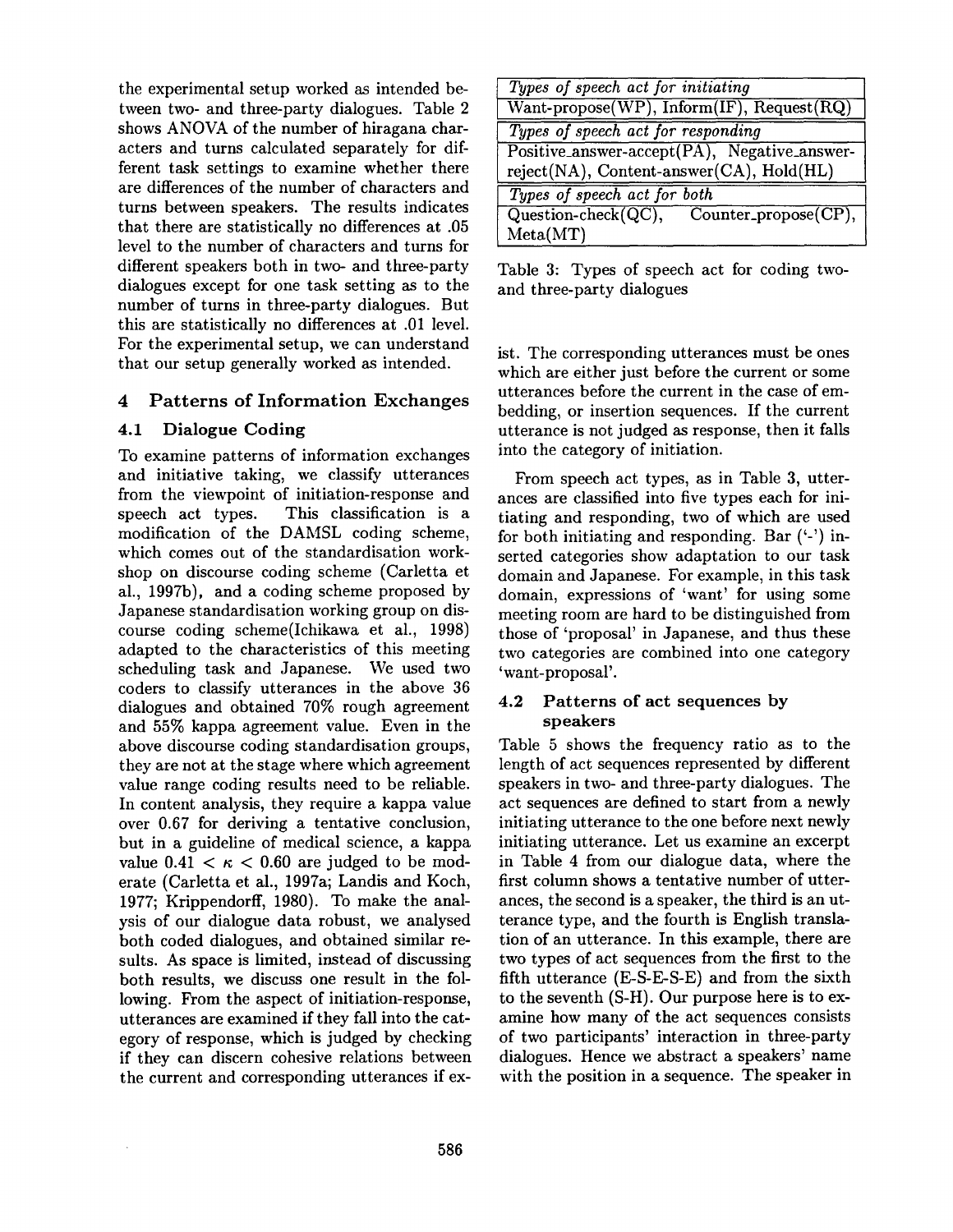|     |      |      | $2 \text{ acts}$ 3 acts 4 acts 5 acts 6 acts |  |
|-----|------|------|----------------------------------------------|--|
| 2-n | 54.2 | 21.6 |                                              |  |
| 3-D | 45.  | 26.0 |                                              |  |

Table 5: Frequency ratio (%) for the number of act sequences in two- and three-party dialogues

the first turn is named A, and the one in the second and third turn are named B and C, respectively.

In both two- and three-party dialogues, the most frequent length of act sequences is that of two speakers. The frequencies decrease as the length of act sequences increases. In two-party dialogues, speaker sequences concern only their length, since there are two speakers to be alternate while in three-party dialogues, more than two length of sequences take various patterns, for example, A-B-A and A-B-C in three act sequences. Table 6 illustrates patterns of speaker sequences and their frequency ratios. In three act sequences, the frequency ratios of A-B-A and A-B-C are 62.7% and 37.3%, respectively, which signifies the dominance of two-party interactions. Likewise, in four, five and six act sequences, two-party interactions are dominant, 53.2%, 36.7% and 31.8%, both of which are far more frequent than theoretical expected frequencies (25%, 12.5 and 6.3%). In three-party dialogues, two-party interactions amounts to  $70.6\%$  (45.1% + 26.0%  $\times$  62.7% + 12.2%  $\times$  53.2% +  $5.4\% \times 36.7\% + 2.4\% \times 31.8\% = 70.6\%$ ) against total percentage 91.1% from two to six act sequences (if extrapolating this number to total 100% is allowable, 77.5% of the total interactions are expected to be of two-party). **The conclusion here is that two-party interactions are dominant in three-party dialogues.** This conclusion holds for our meeting scheduling dialogue data, but intuitively its applicability to other domains seems to be promising, which should obviously need further work.

#### 4.3 Patterns of initiative taking

The concept 'initiative' is defined by Whittaker and Stenton (Whittaker and Stenton, 1988) using a classification of utterance types assertions, commands, questions and prompts. The initiative was used to analyse behaviour of anaphoric expressions in (Walker and Whittaker, 1990).

| 3    | act sequences |
|------|---------------|
| ABA  | ABC           |
| 62.7 | 37.3          |

| 4 act sequences       |      |                          |                        |                            |                         |                          |      |        |  |  |  |  |  |
|-----------------------|------|--------------------------|------------------------|----------------------------|-------------------------|--------------------------|------|--------|--|--|--|--|--|
| $\overline{\rm ABAB}$ |      | $\overline{\text{ABCA}}$ |                        | $\overline{\mathbf{ABAC}}$ |                         | $\overline{\text{ABCB}}$ |      |        |  |  |  |  |  |
| 53.2                  |      | $\overline{17.1}$        |                        | 16.2                       |                         | 13.5                     |      |        |  |  |  |  |  |
| 5 act sequences       |      |                          |                        |                            |                         |                          |      |        |  |  |  |  |  |
| <b>ABABA</b>          |      |                          | $\overline{\rm ABCAB}$ |                            |                         | <b>ABABC</b>             |      | Others |  |  |  |  |  |
|                       |      |                          |                        |                            |                         | <b>ABACA</b>             |      |        |  |  |  |  |  |
| 36.7                  |      | $\overline{16.3}$        |                        |                            | $10.2$ (each)           |                          | 26.6 |        |  |  |  |  |  |
| 6 act sequences       |      |                          |                        |                            |                         |                          |      |        |  |  |  |  |  |
| <b>ABABAB</b>         |      | <b>ABCACB</b>            |                        |                            | $\overline{\rm ABABAC}$ |                          |      | Others |  |  |  |  |  |
|                       |      |                          |                        |                            | <b>ABCACA</b>           |                          |      |        |  |  |  |  |  |
| 31.8                  | 18.2 |                          |                        | $9.1$ (each)               |                         |                          | 31.8 |        |  |  |  |  |  |

Table 6: Frequency ratio  $(\%)$  of 3 to 6 act sequences in three-party dialogues

The algorithm to track the initiative was proposed by Chu-Carroll and Brown (1997). The relationship between the initiative and efficiency of task-oriented dialogues was empirically and analytically examined in (Ishizaki, 1997). By their definition, a conversational participant has the initiative when she makes some utterance except for responses to partner's utterance. The reason for this exception is that an utterance following partner's utterance should be thought of as the one elicited by the previous speaker rather than directing a conversation in their own right. A participant does not have the initiative (or partner has the initiative) when she uses a prompt to partner, since she clearly abdicates her opportunity for expressing some propositional content.

Table 7 and 8 show the frequency ratios of who takes the initiative and  $\chi^2$  value calculated from the frequencies for two- and three-party dialogues. In two-party dialogues, based on its  $\chi^2$ values, the initiative is not equally distributed between speakers in 5 out of 18 dialogues at .05 rejection level. In three-party dialogues, this occurs in 10 out of 18 dialogues, which signifies the emergence of an initiative-taker or a chairperson. To examine the roles of the participants in detail, the differences of the participants' behaviour between two- and three party informa-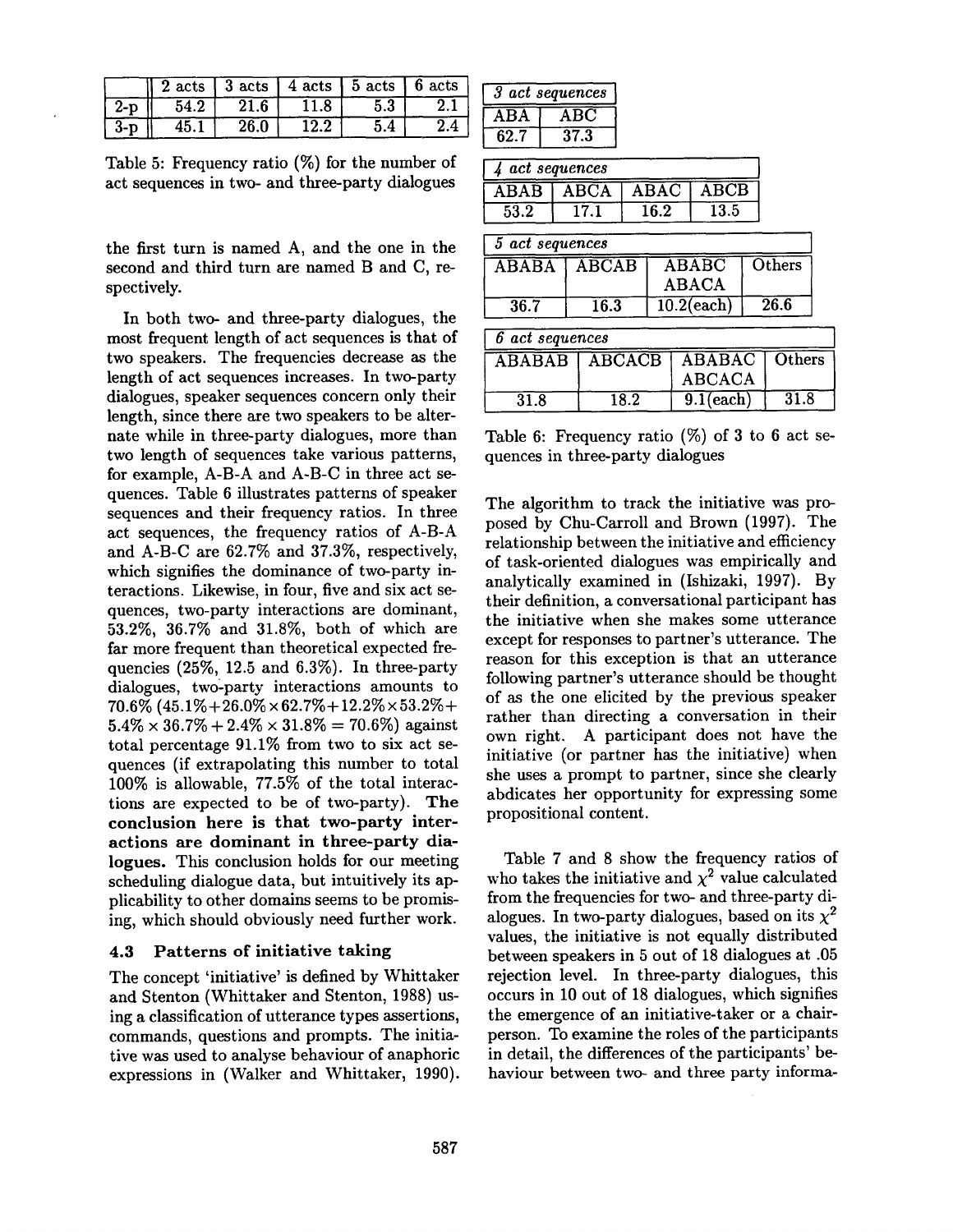|   | Sp | Type      | ${\tt Utterance}$                                                                                  |
|---|----|-----------|----------------------------------------------------------------------------------------------------|
|   |    | WP        | Well, I want to plan my group's three-hour meeting after a two-hour meeting<br>with Ms. S's group. |
|   | S  | QC        | After the meeting?                                                                                 |
|   | Е  | <b>PA</b> | Yes.                                                                                               |
|   | S  | <b>PA</b> | Right.                                                                                             |
| 5 | Е  | <b>PA</b> | Right.                                                                                             |
| 6 | S  | QC        | What meetings do you want to plan, Ms. H?                                                          |
|   | H  | <b>CA</b> | I want to schedule our group's meeting for two hours.                                              |

Table 4: An excerpt from the meeting scheduling dialogues

|      | აა.ა | 56.0 | . .<br>. | ە.70 | 57.1 | 56., | 50.0 | 51.  | .    | 61.8 | 60.9 | - 48. . | 53.8 | 46.5           | 76.6           | 49.0 | 64.0 |
|------|------|------|----------|------|------|------|------|------|------|------|------|---------|------|----------------|----------------|------|------|
|      | 44   | 44.0 | -25.     | 29.2 | 42.9 | 43.8 | 50.0 | 48.3 | 25.0 | 38.2 | 39.  | 51.9    | 46.1 | 53             | - 22<br>، د ه  |      | 36.0 |
| 3.00 | .53  | 70   | - 26     |      | .86  | .25  | .00  | .03  | 18.0 | 3.07 | 3.26 | .07     | .    | $\bullet$<br>. | $\bullet$<br>. | .02  | 3.92 |

Table 7: Frequency ratio (%) of initiative-taking and  $\chi^2$  values of the frequencies between different speakers in two-party dialogues

tion exchanges in Table 9. The table shows the comparison between two and three speaker interactions in three-party dialogues as to as who takes the initiative in 3 to 6 act sequences. From this table, we can observe the tendency that E takes the initiative more frequently than S and H for all three problem settings in two-party interaction, and two of three settings in threeparty interaction. S has a tendency to take more initiatives in two-party interaction than that in three-party. H's initiative taking behaviour is the other way around to S's. Comparing with S's and H's initiative taking patterns, E can be said to take the initiative constantly irrespective of the number of party in interaction.

The conclusion here is that initiativetaking behaviour is more clearly observed **in** three-party dialogues than those **in**  two-party dialogues. Detailed analysis of the participants' behaviour indicates that there might be differences when the participants take the initiative, which are characterised by the number of participants in interaction.

## 5 Conclusion and Further Work

This paper empirically describes the important characteristics of three-party dialogues by analysing the dialogue data collected in the task of meeting scheduling domain. The characteristics we found here are (1) two-party interactions are dominant in three-party dialogues, and (2) the behaviour of the initiative-taking

Table 9: Frequency ratio (%) of initiative-taking for 3 to 6 act sequences between two- and three-party interaction in three-party dialogues (Three numbers in a box are for three problem settings, respectively.)

is emerged more in three-party dialogues than in those of two-party. We will take our findings into account in designing a protocol which enables distributed agents to communicate and prove its utility by building computer system applications in the near future.

#### References

- J. Carletta, A. Isard., S. Isard, J. Kowtko, A. Newlands, G.Doherty-Sneddon, and A. H. Anderson. 1997a. The reliability of a dialogue structure coding scheme. *Computational Linguistics,* 23(1):13-32.
- J. Carletta, N. Dahlbäck, N. Reithinger, and M. A. Walker. 1997b. Standards for dialogue coding in natural language processing. Technical report. Dagstuhl-Seminar-Report: 167.
- J. Chu-Carroll and M. K. Brown. 1997. Tracking initiative in collaborative dialogue interactions. In *Proceedings of the Thirty-fifth Annual Meeting of the Association for Computational Linguistics and the Eighth Confer-*